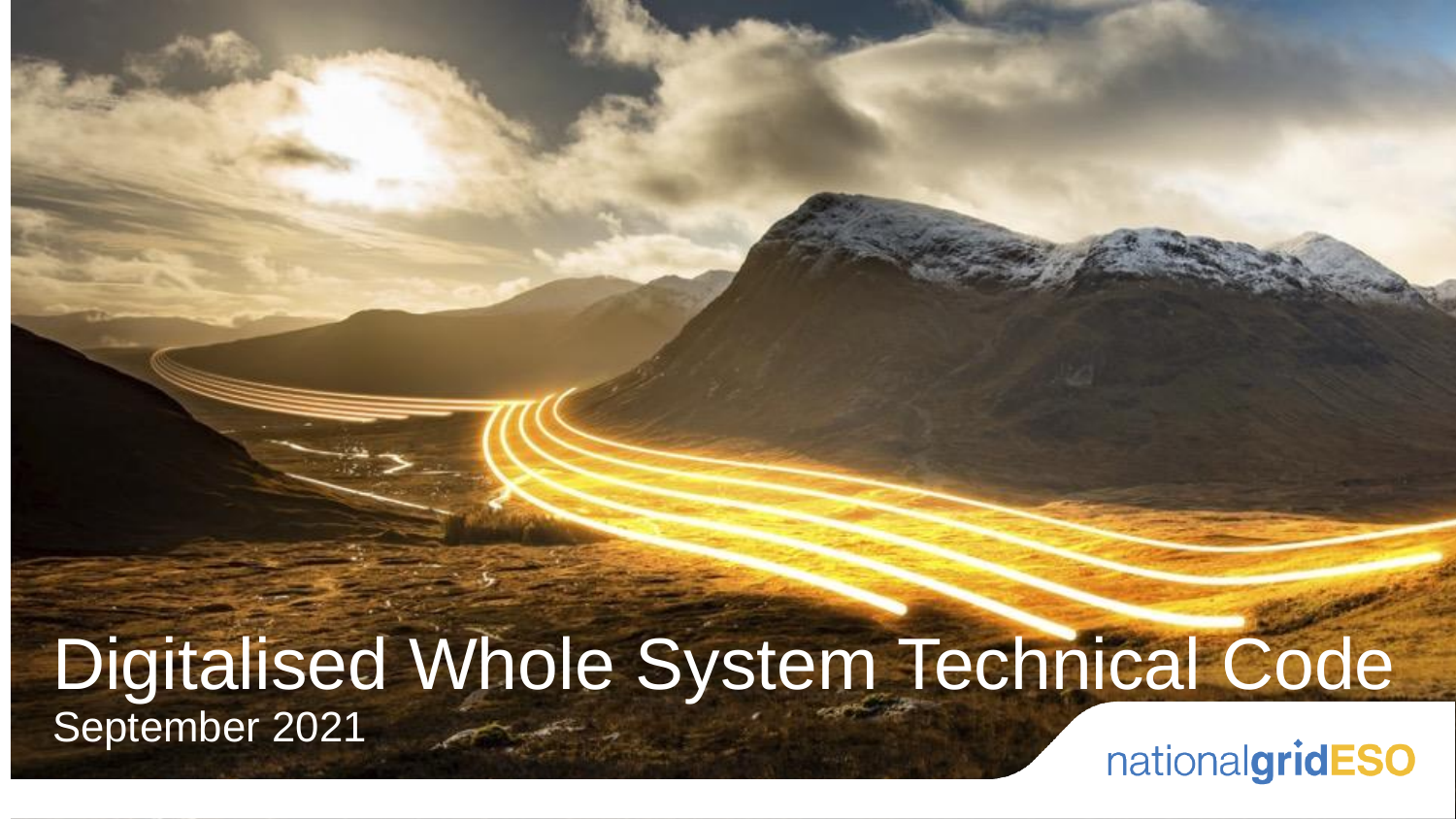# Why do Digitalised Whole System Technical Code (WSTC)?

The digitalised WSTC project seeks to digitalise and consolidate technical codes through an industry-led approach.

- The Ofgem/BEIS Energy Codes Reform recommends code simplification and consolidation
- Stakeholder feedback is that the technical codes are lengthy, overly complex, and are structured differently across Transmission and Distribution – creating a barrier to market participation
- This project was supported by stakeholders and Ofgem as part of the ESO RIIO2 business plan

#### **Purpose of this discussion**

- 1. To share high level scope of the consultation paper
- 2. Signpost additional opportunities to engage with the digitalised WSTC project

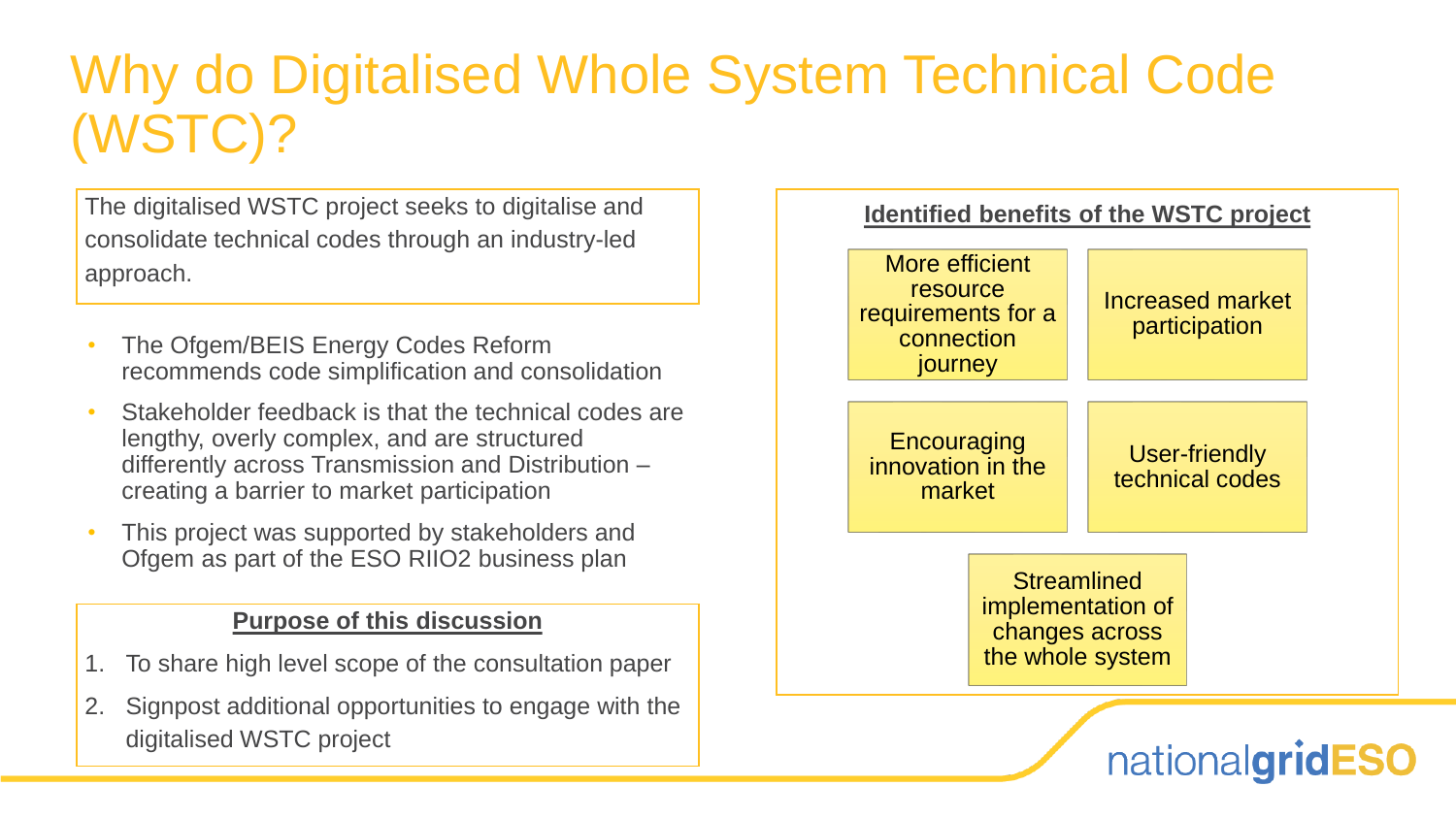### Consultation scope: Potential solutions

#### **Whole System Alignment**

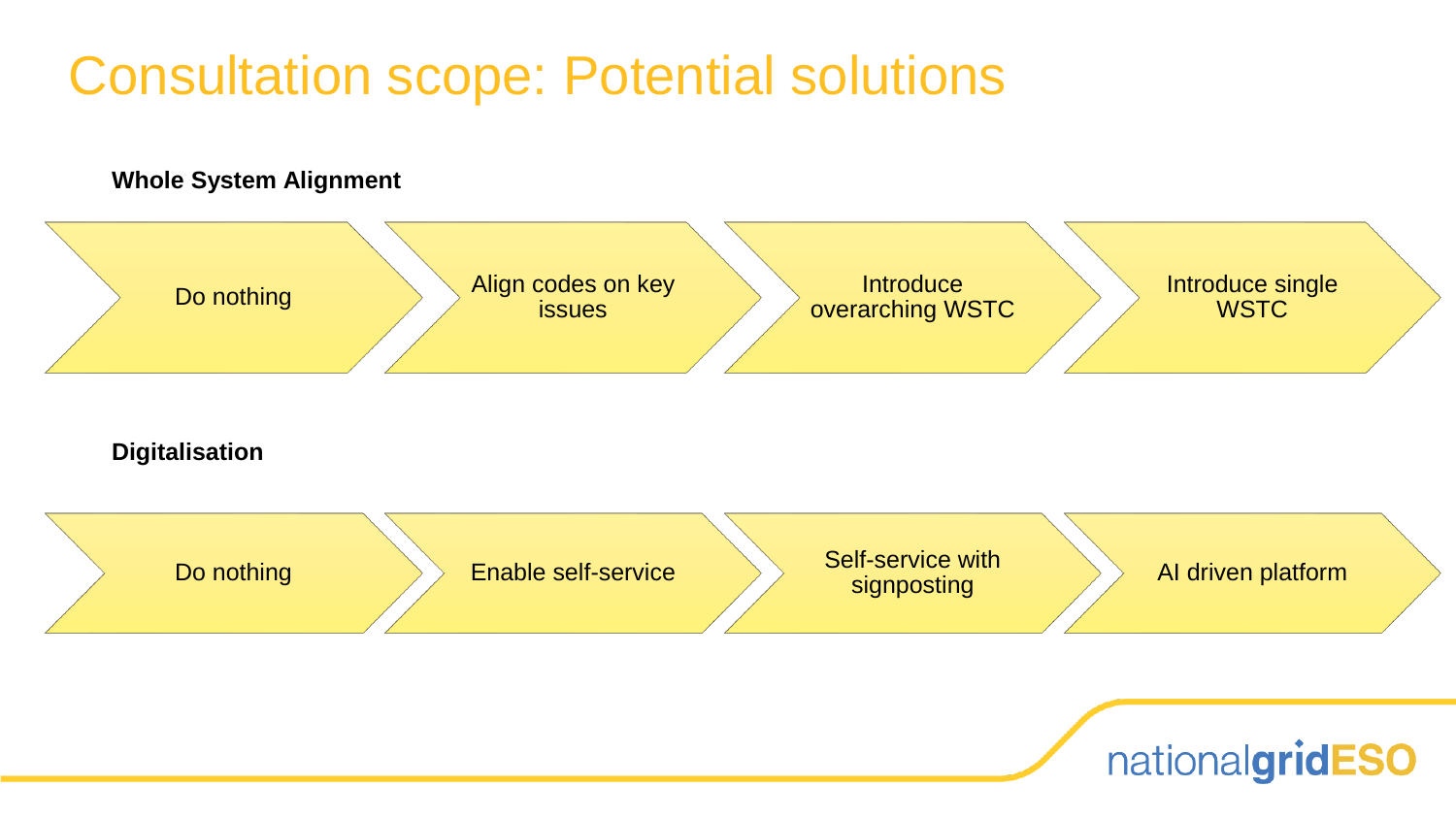### Consultation scope: Work that can progress independently of Energy Codes Reform



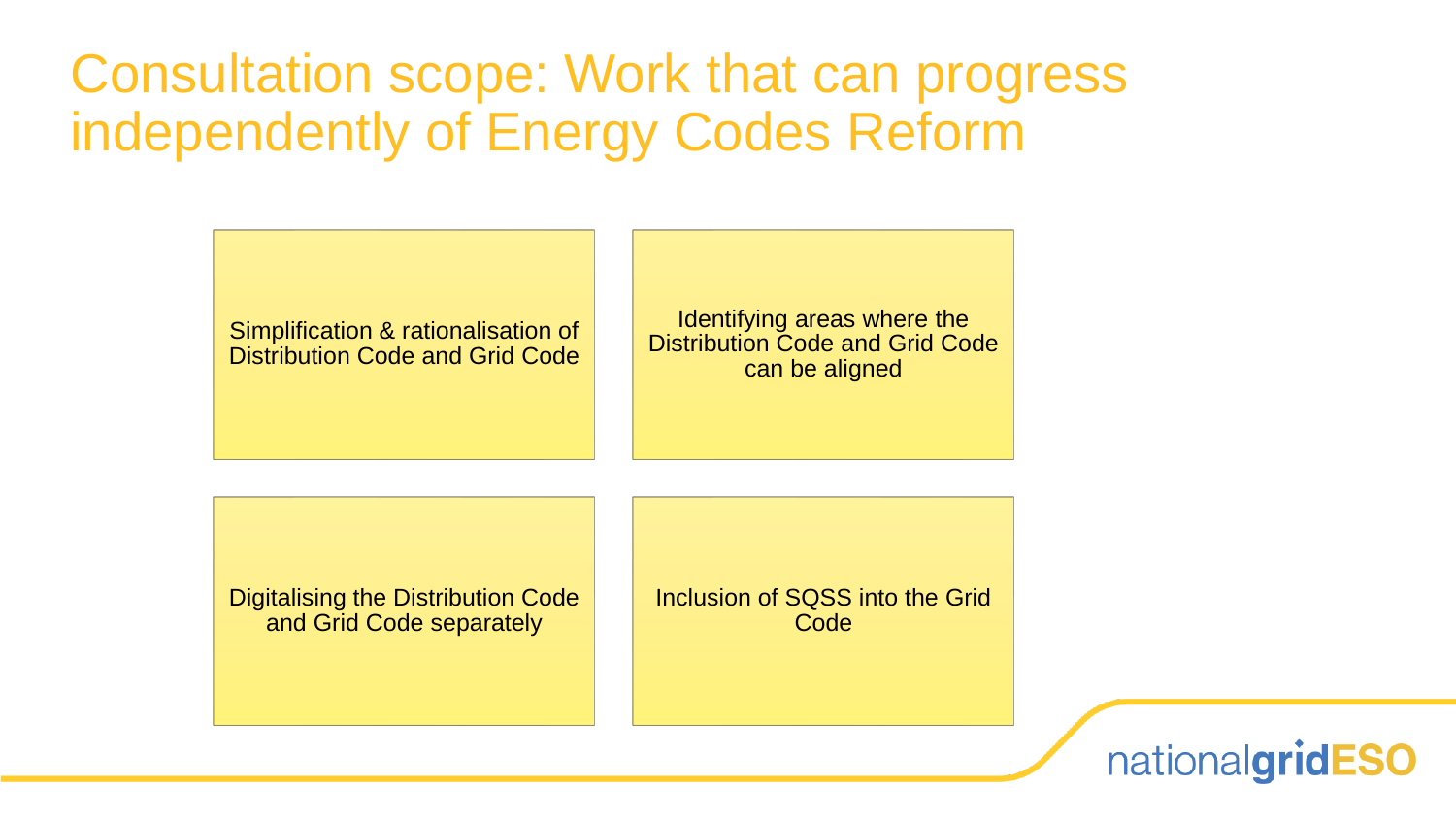# Consultation scope: Phasing of Delivery

The Ofgem/BEIS Energy Codes Reform programme is ongoing and initial stakeholder input has suggested that there are options to phase work on different elements of the WSTC project in order to coordinate with the ECR.

Phasing / timing options identified for different aspects of the project are:

#### **Code consolidation / creating new codes**

- a) Develop recommendations & input to the BEIS/Ofgem ECR
- b) Postpone until ECR outcome
- c) Exclude from project scope

#### **Whole system alignment independent of ECR**

- a) "Quick win" modifications delivered through existing governance process
- b) Detailed recommendations for alignment delivered later, as part of ECR implementation

#### **Digitalisation of codes**

- a) Digitalisation of Grid Code in parallel with other work
- b) Digitalisation of Distribution Code and Grid Code in parallel with other work
- c) Wait for outcome of BEIS/Ofgem ECR on consolidation before digitalising any technical codes

nationalgridESO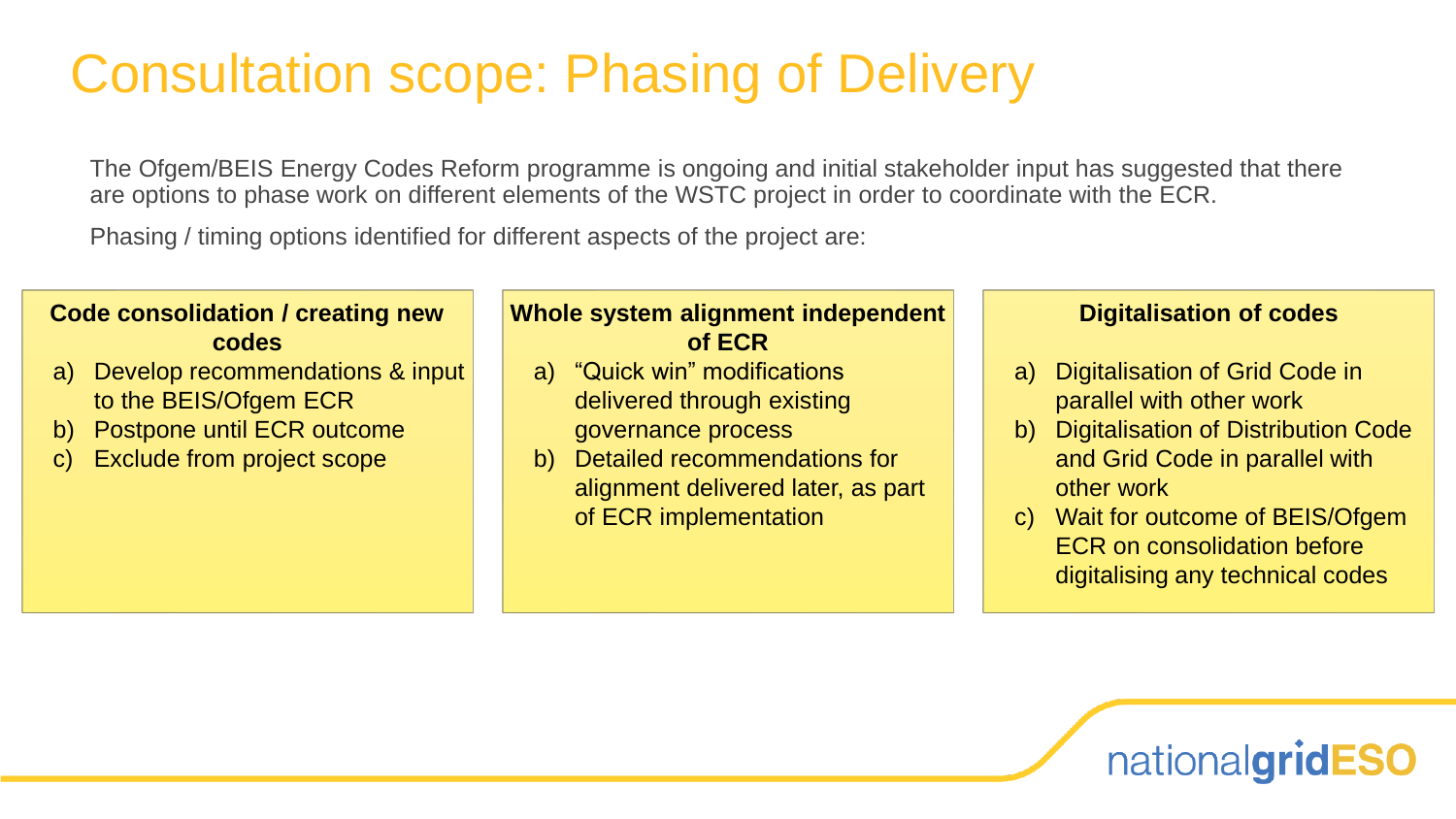# Consultation scope: Project Governance

- During the consultation we will conduct regular webinars to ensure broad coverage of, and input from, relevant stakeholders
- The consultation will inform the creation of an industry governance structure for the project

| <b>Milestone</b>      | <b>Description</b>                            | <b>Date</b> |
|-----------------------|-----------------------------------------------|-------------|
| <b>Draft</b>          | <b>WSTC Draft Issued for Comment</b>          | 06/09/21    |
| Consultation          | Opportunity to comments closes                | 16/09/21    |
| <b>Consultation 1</b> | <b>WSTC Consultation 1 Issued to Industry</b> | 27/09/21    |
|                       | <b>WSTC Consultation 1 Closed</b>             | 12/11/21    |
|                       | <b>First proposed Steering Group meeting</b>  | By 17/12/21 |



nationalgridESO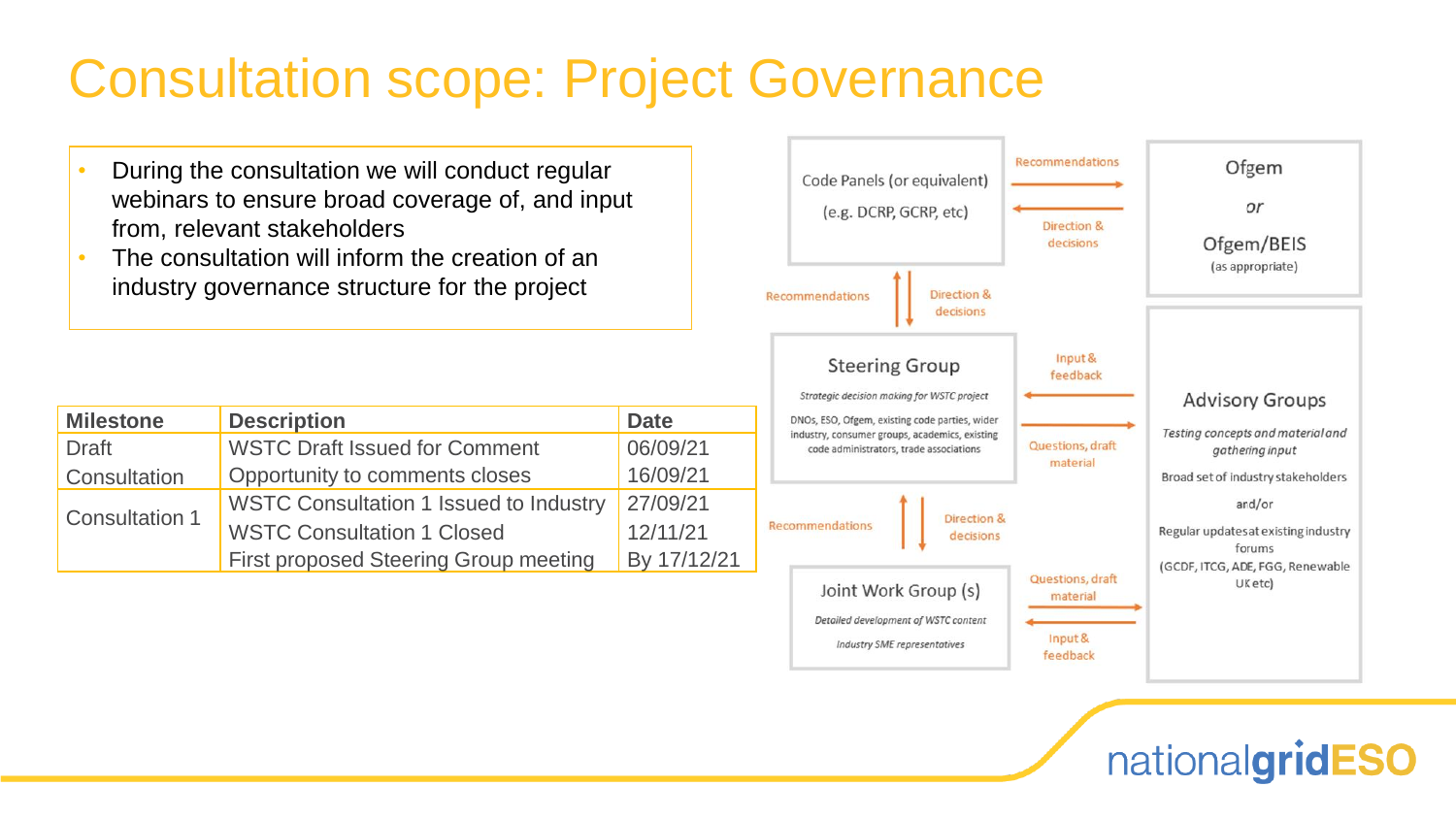### Next steps

#### **Draft WSTC Consultation webinars**

There will be 3 webinars held for reviewers to ask any questions they may have or provide review comments. (Repeat sessions – attend one)

- Tuesday 7 September, 9:00 10:00 as part of the [Grid Code Development Forum agenda –](https://uknationalgrid.webex.com/uknationalgrid/j.php?MTID=m4c27eede9911206e0fade2987990071c) register here
- Wednesday 8 September, 10:00 11:00 [\(Click here to join the meeting](https://teams.microsoft.com/l/meetup-join/19%3ameeting_ZDhjMDU5YmYtZTliMS00M2ViLTkzOTEtY2E4MWVhNDRiZjZl%40thread.v2/0?context=%7b%22Tid%22%3a%22f98a6a53-25f3-4212-901c-c7787fcd3495%22%2c%22Oid%22%3a%227158b293-9f1e-4941-92e7-24de29567387%22%7d))
- Thursday 16 September, 10:00 11:00 [\(Click here to join the meeting\)](https://teams.microsoft.com/l/meetup-join/19%3ameeting_MjA4NDMyMjMtYzU5Zi00ZDRkLWI3ZmYtMmY0MWY2MDY2Njg1%40thread.v2/0?context=%7b%22Tid%22%3a%22f98a6a53-25f3-4212-901c-c7787fcd3495%22%2c%22Oid%22%3a%227158b293-9f1e-4941-92e7-24de29567387%22%7d)

#### **Webinars within the WSTC Consultation window**

There will be regular webinars to explain the consultation and enable you to ask questions and provide feedback. (Repeat sessions – attend one)

- Tuesday 5 October, 11:00 12:00 [\(Click here to join the meeting\)](https://teams.microsoft.com/l/meetup-join/19%3ameeting_YWY4ZTM2M2ItY2M2OC00N2E2LWJkMTAtZDhlYzllYjk3ZTIz%40thread.v2/0?context=%7b%22Tid%22%3a%22f98a6a53-25f3-4212-901c-c7787fcd3495%22%2c%22Oid%22%3a%227158b293-9f1e-4941-92e7-24de29567387%22%7d)
- Monday 11 October, 10:00 11:00 [\(Click here to join the meeting\)](https://teams.microsoft.com/l/meetup-join/19%3ameeting_MDA3ZDU5M2EtMzdmMi00MjAxLWE4ZDctMDYwMjEzN2M1YmFm%40thread.v2/0?context=%7b%22Tid%22%3a%22f98a6a53-25f3-4212-901c-c7787fcd3495%22%2c%22Oid%22%3a%227158b293-9f1e-4941-92e7-24de29567387%22%7d)
- Wednesday 20 October, 10:00 11:00 [\(Click here to join the meeting\)](https://teams.microsoft.com/l/meetup-join/19%3ameeting_Y2MxOTI4MzMtN2JkYi00ZmU2LTk1MmUtYmNmMmM4NGEzZjUw%40thread.v2/0?context=%7b%22Tid%22%3a%22f98a6a53-25f3-4212-901c-c7787fcd3495%22%2c%22Oid%22%3a%227158b293-9f1e-4941-92e7-24de29567387%22%7d)
- Tuesday 2 November, 14:00 15:00 [\(Click here to join the meeting\)](https://teams.microsoft.com/l/meetup-join/19%3ameeting_Mjc2NjNlZGMtMGI3NC00ZjNkLTk5OTktYWFkYTI5MGFmMDI2%40thread.v2/0?context=%7b%22Tid%22%3a%22f98a6a53-25f3-4212-901c-c7787fcd3495%22%2c%22Oid%22%3a%227158b293-9f1e-4941-92e7-24de29567387%22%7d)
- Friday 5 November, 10:00 11:00 ([Click here to join the meeting](https://teams.microsoft.com/l/meetup-join/19%3ameeting_NDViYmI4MjgtOGZlNi00MDdkLTgwNjYtOGQ4NDI4NWI4NzY1%40thread.v2/0?context=%7b%22Tid%22%3a%22f98a6a53-25f3-4212-901c-c7787fcd3495%22%2c%22Oid%22%3a%227158b293-9f1e-4941-92e7-24de29567387%22%7d))
- Wednesday 10 November, 14:00 15:00 [\(Click here to join the meeting\)](https://teams.microsoft.com/l/meetup-join/19%3ameeting_YTU4ZjJlYmEtYWM3NC00N2MwLWE2ZTktZWFlNTc3NTFmNzUw%40thread.v2/0?context=%7b%22Tid%22%3a%22f98a6a53-25f3-4212-901c-c7787fcd3495%22%2c%22Oid%22%3a%227158b293-9f1e-4941-92e7-24de29567387%22%7d)